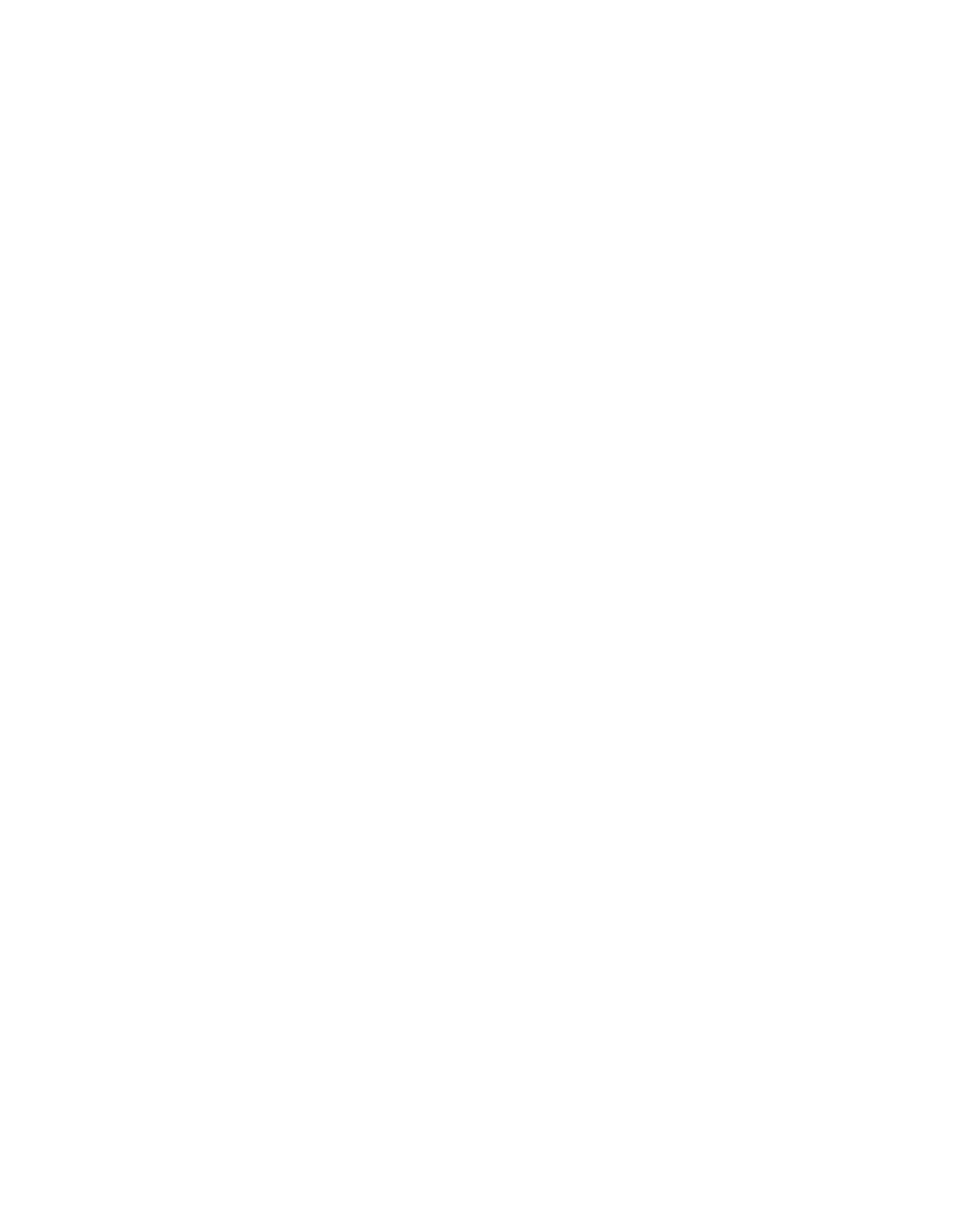



# **Leisure Services**

# 10. Leisure Services

| <b>Table of Contents</b>                                            | Page |
|---------------------------------------------------------------------|------|
|                                                                     |      |
| Leisure Services - Expenditure Summary Fiscal Years 2020 - 2023     | 221  |
| <b>Hampton History Museum</b>                                       | 223  |
| Parks, Recreation and Leisure Services (PRLS) - Recreation Division | 227  |
| Parks, Recreation and Leisure Services (PRLS) - Outside Agencies    |      |
| Boys and Girls Club                                                 | 231  |
| <b>Marching Elites</b>                                              | 232  |
| <b>Public Library</b>                                               | 233  |

This section includes the individual budgets of the departments that comprise the Leisure Services business team. Each department's budget includes a three-year expenditure and position summary as well as a listing of PFT positions for the budgeted fiscal year. A budget note explaining any major changes to the departmental budget is also included.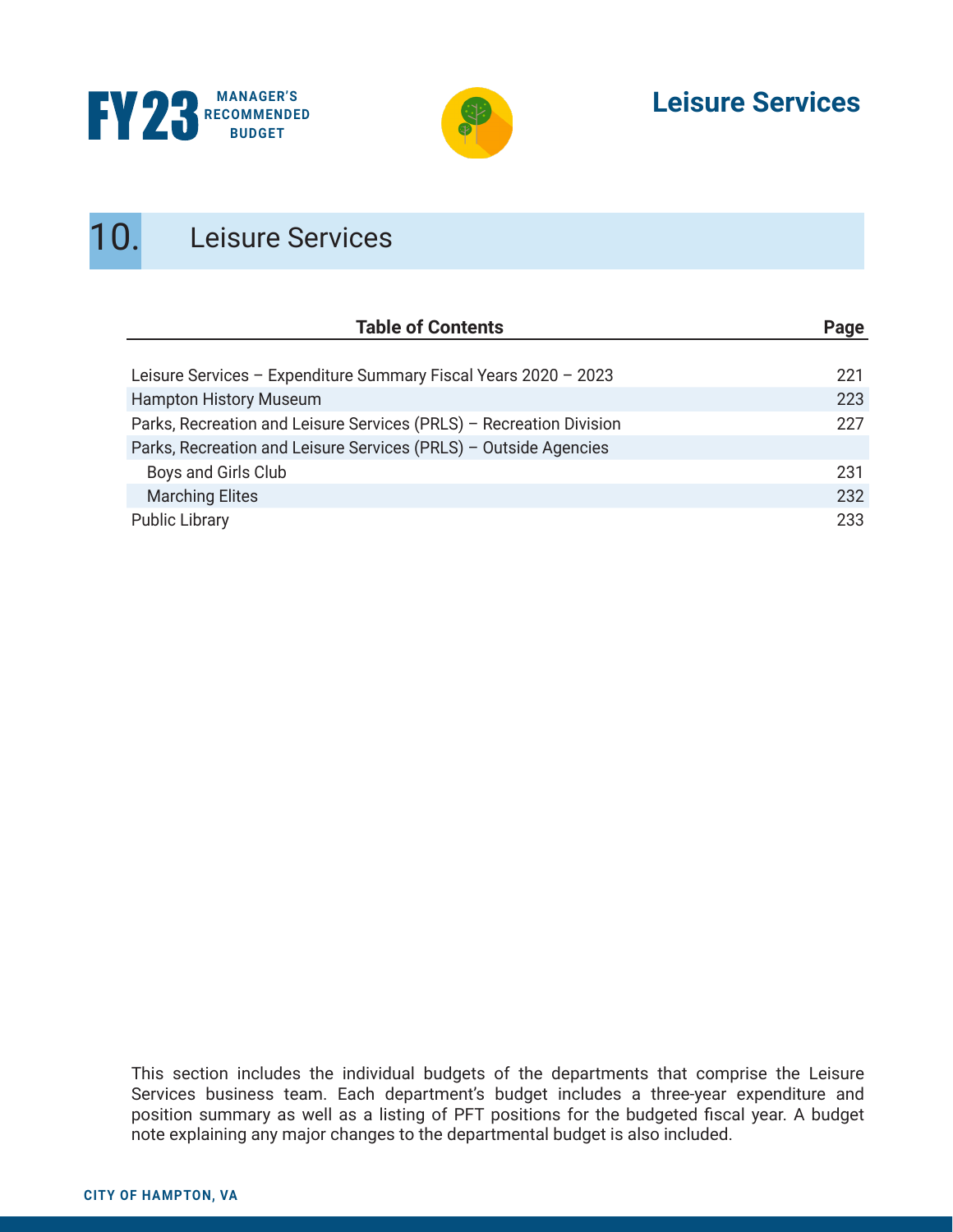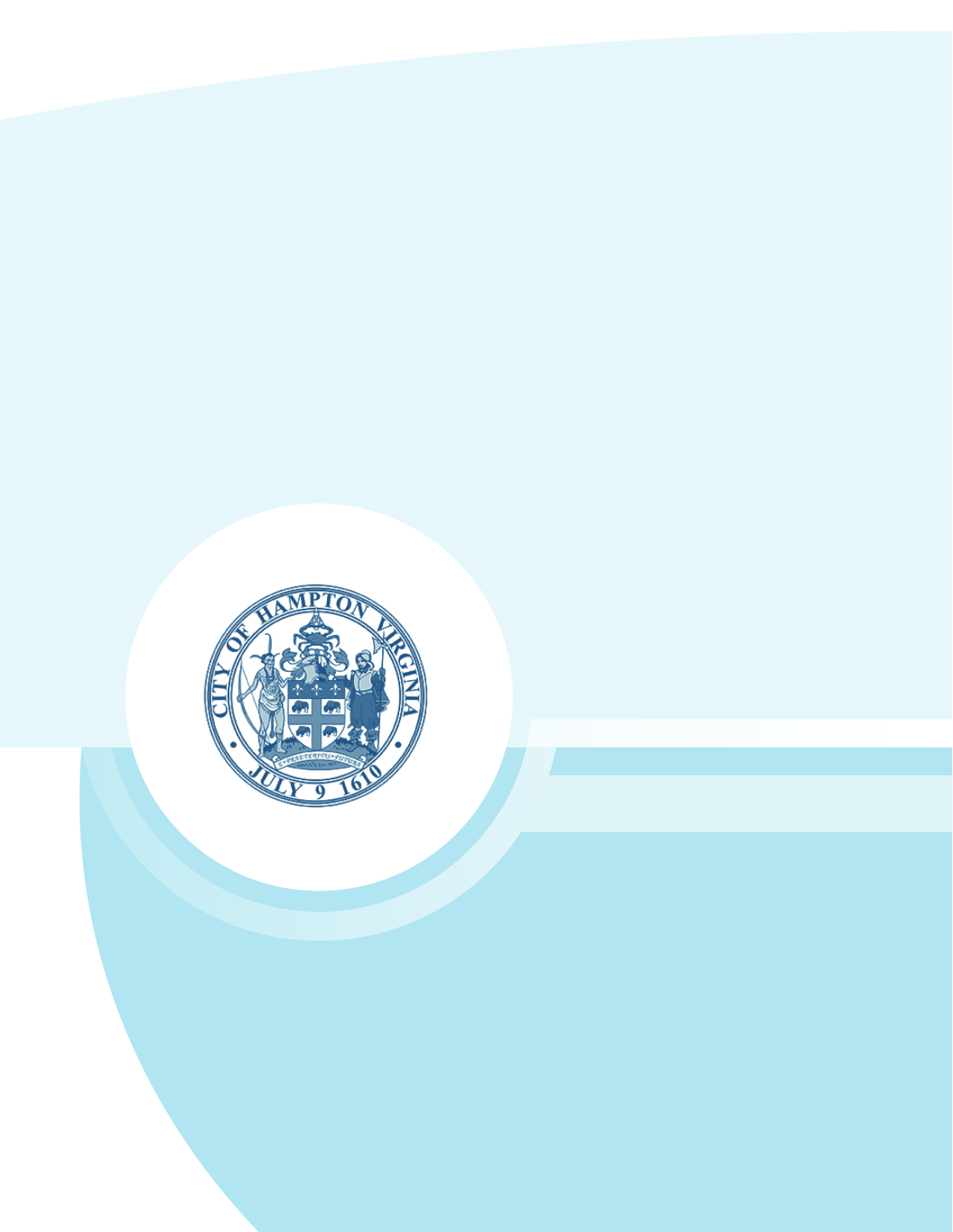



# **Leisure Services – Expenditure Summary**

## Mission

The goal of the Leisure Services business team is to provide recreational, leisure, and cultural amenities and venues for our residents and visitors.

| Departmental Breakdown            |                       |                       |                       |                         |                       |                         |  |  |  |
|-----------------------------------|-----------------------|-----------------------|-----------------------|-------------------------|-----------------------|-------------------------|--|--|--|
| <b>Departments</b>                | 2020<br><b>Actual</b> | 2021<br><b>Actual</b> | 2022<br><b>Budget</b> | 2022<br><b>Adjusted</b> | 2023<br><b>Budget</b> | Increase/<br>(Decrease) |  |  |  |
| <b>Hampton History Museum</b>     | 355,049               | 339,406               | 413,014               | 424,843                 | 425,447               | 604                     |  |  |  |
| <b>PRLS - Recreation Division</b> | 4,203,113             | 3,980,064             | 5,124,536             | 5,270,940               | 5,287,072             | 16,132                  |  |  |  |
| PRLS - Outside Agencies           | 75,000                | 75,000                | 75,000                | 75,000                  | 75,000                | $\Omega$                |  |  |  |
| <b>Public Library</b>             | 2,051,438             | 1,987,992             | 2,199,045             | 2,244,134               | 2,247,595             | 3,461                   |  |  |  |
| <b>Grand Total</b>                | 6,684,600             | 6,382,462             | 7,811,595             | 8,014,917               | 8,035,114             | 20,197                  |  |  |  |

## Percentage of Team's FY 2023 Budget

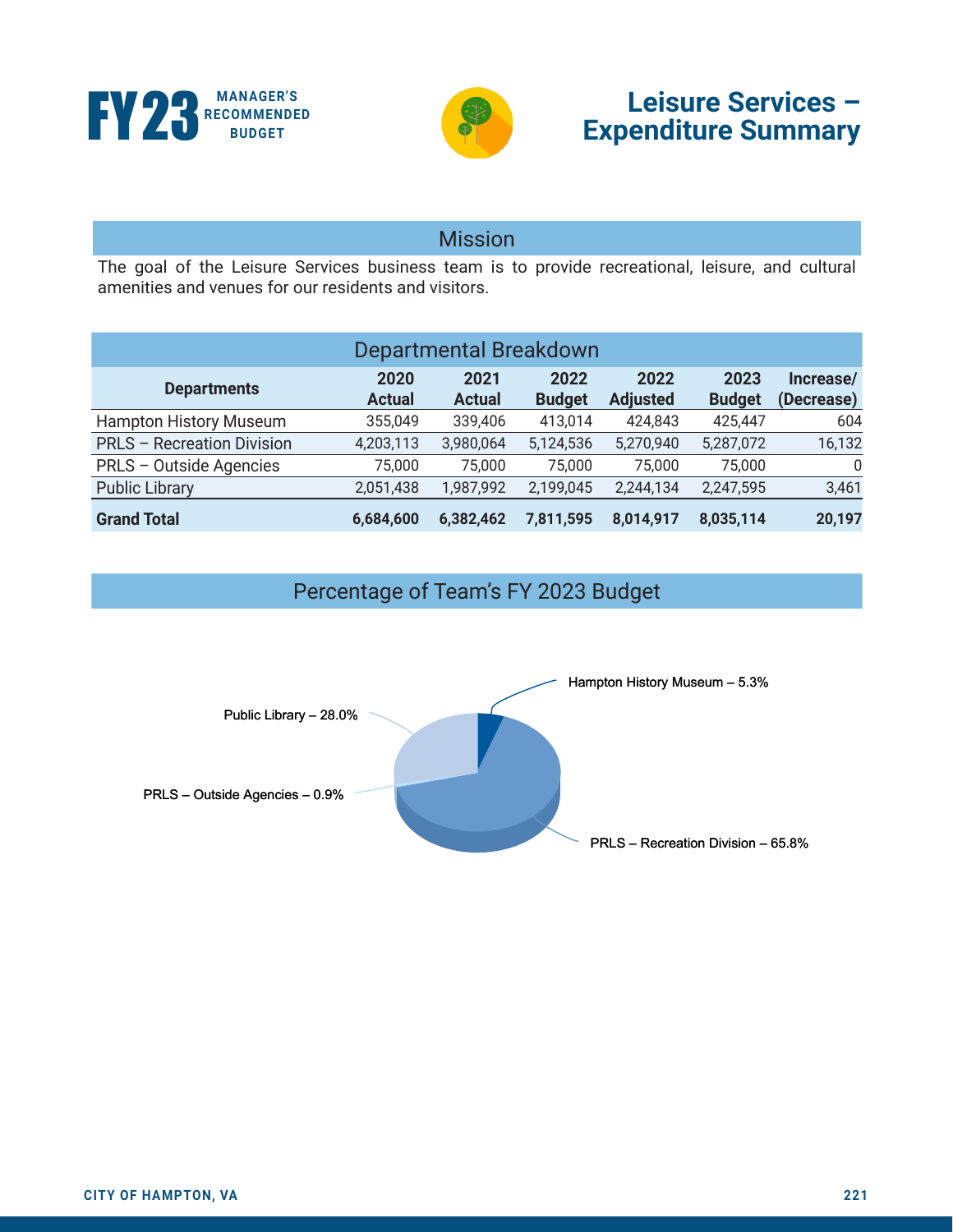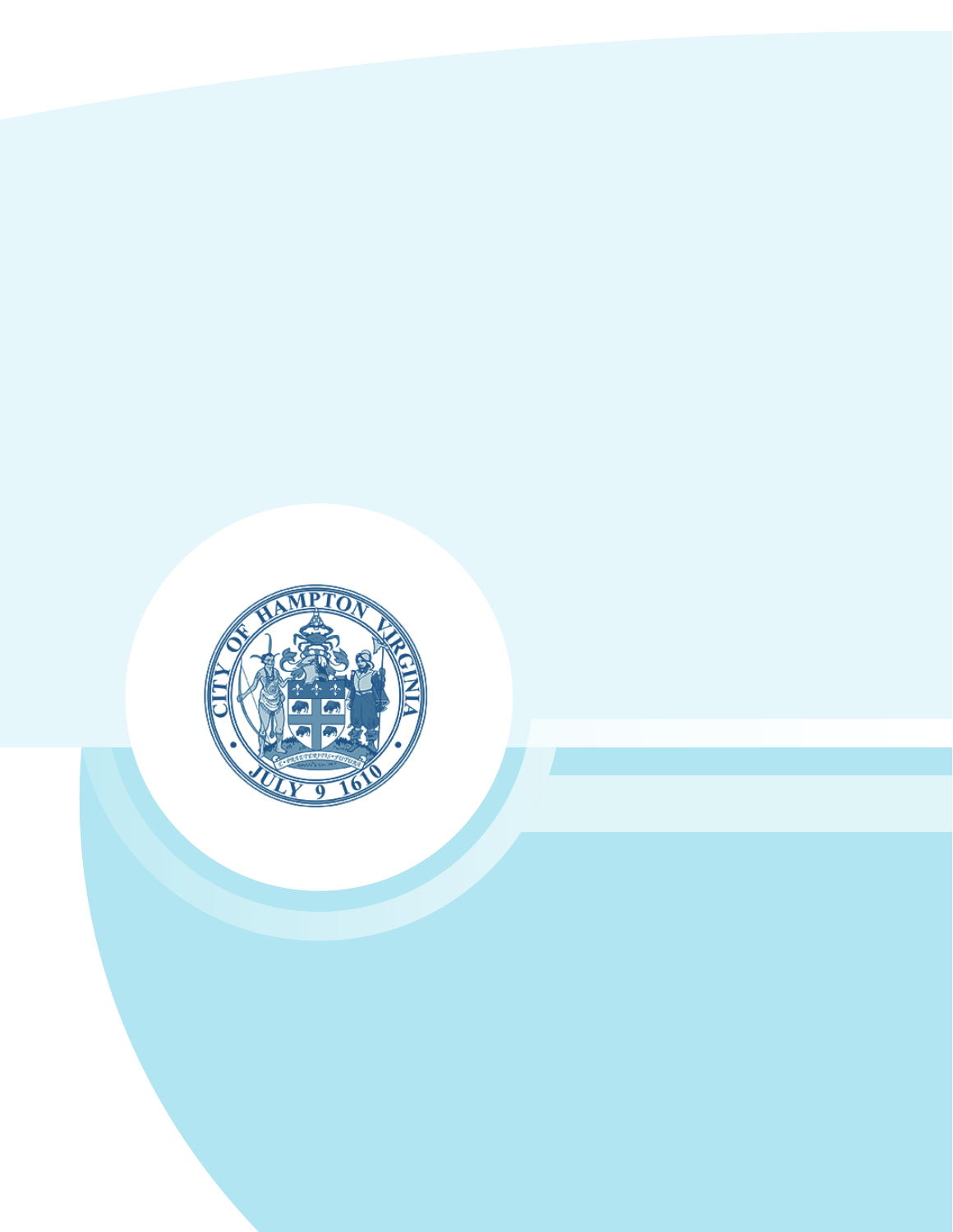



# **Hampton History Museum**

## Mission

The mission of the Hampton History Museum is to build a better future by exploring and preserving Hampton's past. The collection, exhibitions, lectures, cultural presentations, educational activities, oral histories and other programs are part of the overall strategy to share the truth of Hampton's past. The Hampton History Museum seeks to deepen the understanding of past choices, present circumstances and future possibilities, thus strengthening the bonds of the community.



## Expenditure Summary and History

| <b>Grand Total</b>        | 355,049        | 339,406        | 413.014               | 424.843          | 425,447               | 604                      |
|---------------------------|----------------|----------------|-----------------------|------------------|-----------------------|--------------------------|
| <b>Operating Expenses</b> | 44.116         | 38,707         | 89.245                | 89.245           | 89.492                | 247                      |
| <b>Personnel Services</b> | 310,933        | 300.699        | 323.769               | 335,598          | 335,955               | 357                      |
|                           | 2020<br>Actual | 2021<br>Actual | 2022<br><b>Budget</b> | 2022<br>Adjusted | 2023<br><b>Budget</b> | Increase /<br>(Decrease) |

| Permanent Full-Time (PFT) Staffing History                                                                                                                                                     |                |                |                       |                  |                       |                          |  |  |  |
|------------------------------------------------------------------------------------------------------------------------------------------------------------------------------------------------|----------------|----------------|-----------------------|------------------|-----------------------|--------------------------|--|--|--|
|                                                                                                                                                                                                | 2020<br>Actual | 2021<br>Actual | 2022<br><b>Budget</b> | 2022<br>Adjusted | 2023<br><b>Budget</b> | Increase /<br>(Decrease) |  |  |  |
| <b>PFT Positions</b>                                                                                                                                                                           | 4.0            | 4.0            | 4.0                   | 4.0              | 4.0                   | 0.0                      |  |  |  |
| <b>Budget Note</b>                                                                                                                                                                             |                |                |                       |                  |                       |                          |  |  |  |
| The FY22 Adjusted Budget numbers reflect funding for a 3% general wage increase (GWI) that was<br>originally budgeted in Retirement and Employee Benefits. This is a maintenance level budget. |                |                |                       |                  |                       |                          |  |  |  |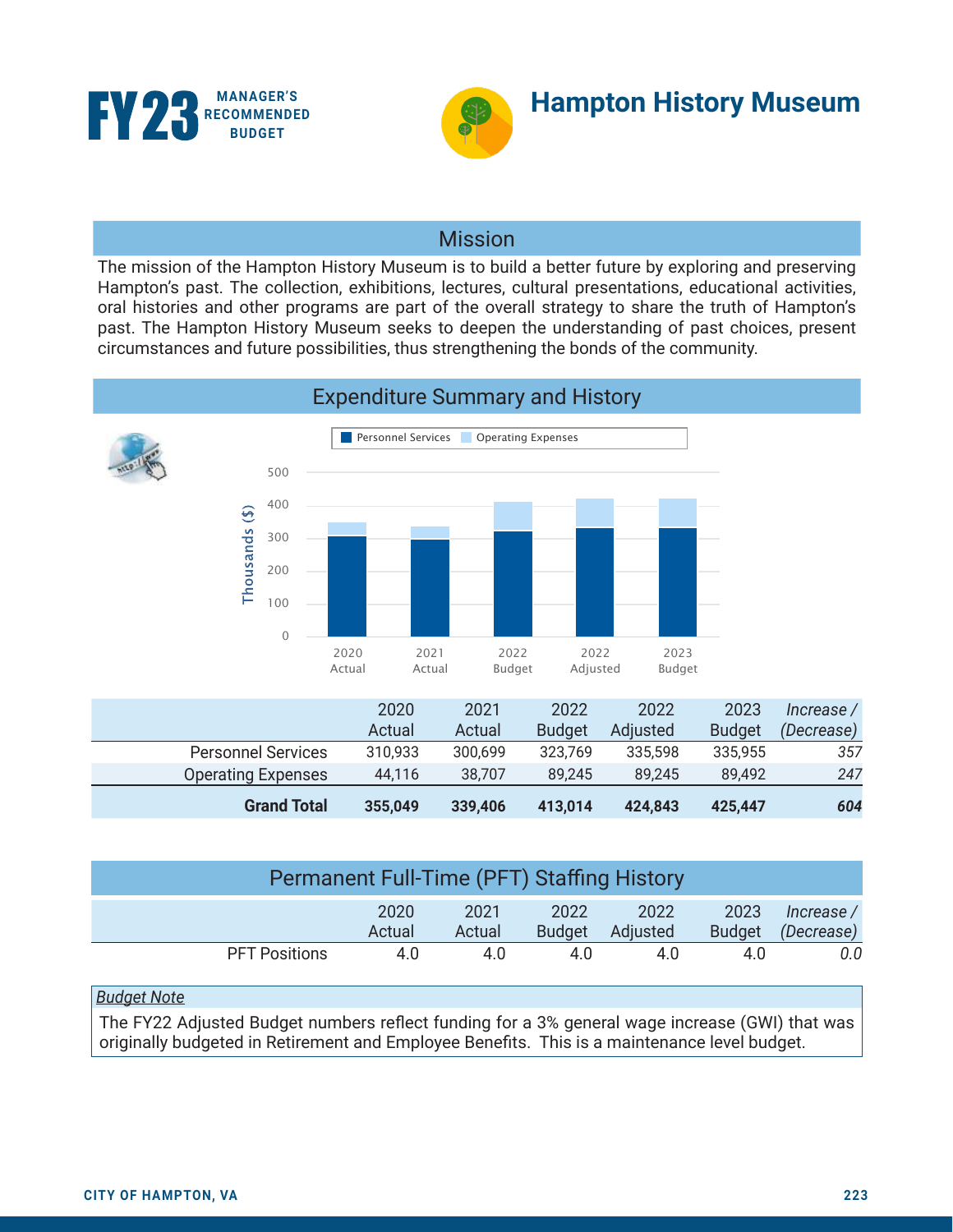



| # of PFT                         | $#$ of PFT      |
|----------------------------------|-----------------|
| <b>Museum Promotions Manager</b> |                 |
| Museum Registrar                 |                 |
|                                  | <b>Position</b> |

### **Grand Total: 4**

| <b>Performance Indicators</b>                                                                     |             |                       |                       |                         |                       |  |  |  |  |  |
|---------------------------------------------------------------------------------------------------|-------------|-----------------------|-----------------------|-------------------------|-----------------------|--|--|--|--|--|
| <b>Indicator</b>                                                                                  | <b>Type</b> | 2020<br><b>Actual</b> | 2021<br><b>Actual</b> | 2022<br><b>Estimate</b> | 2023<br><b>Target</b> |  |  |  |  |  |
| Facebook Reach                                                                                    | Outcome     | 673,603               | 1,100,000             | 1,200,000               | 1,200,000             |  |  |  |  |  |
| Museum Website Reach                                                                              | Outcome     | 16,129                | 17,671                | 18,500                  | 19,000                |  |  |  |  |  |
| % of items in collection that have<br>successfully been documented as to their<br><i>location</i> | Efficiency  | 100%                  | 100%                  | 100%                    | 100%                  |  |  |  |  |  |
| % of items in collection that have<br>successfully been managed, stored and<br>preserved          | Efficiency  | 100%                  | 100%                  | 100%                    | 100%                  |  |  |  |  |  |
| Citizen Satisfaction Rating *                                                                     | Outcome     | 97%                   | 97%                   | 97%                     | 97%                   |  |  |  |  |  |
| Collection objects available online for<br>researchers and citizens                               | Outcome     | 7,261                 | 7,969                 | 8,100                   | 8,200                 |  |  |  |  |  |
| <b>Total Membership Count</b>                                                                     | Outcome     | 350                   | 237                   | 285                     | 315                   |  |  |  |  |  |

\* NOTE: Responses are based on the most recent Citizen Satisfaction Survey which is traditionally conducted bi-annually, on a calendar year basis. \* \*\*The survey scheduled for calendar year 2020 was delayed due to the COVID-19 pandemic so the actual numbers for FY19 are reflected. The next scheduled survey will take place in spring of 2022 when it is concluded that citizens will be able to fully utilize city services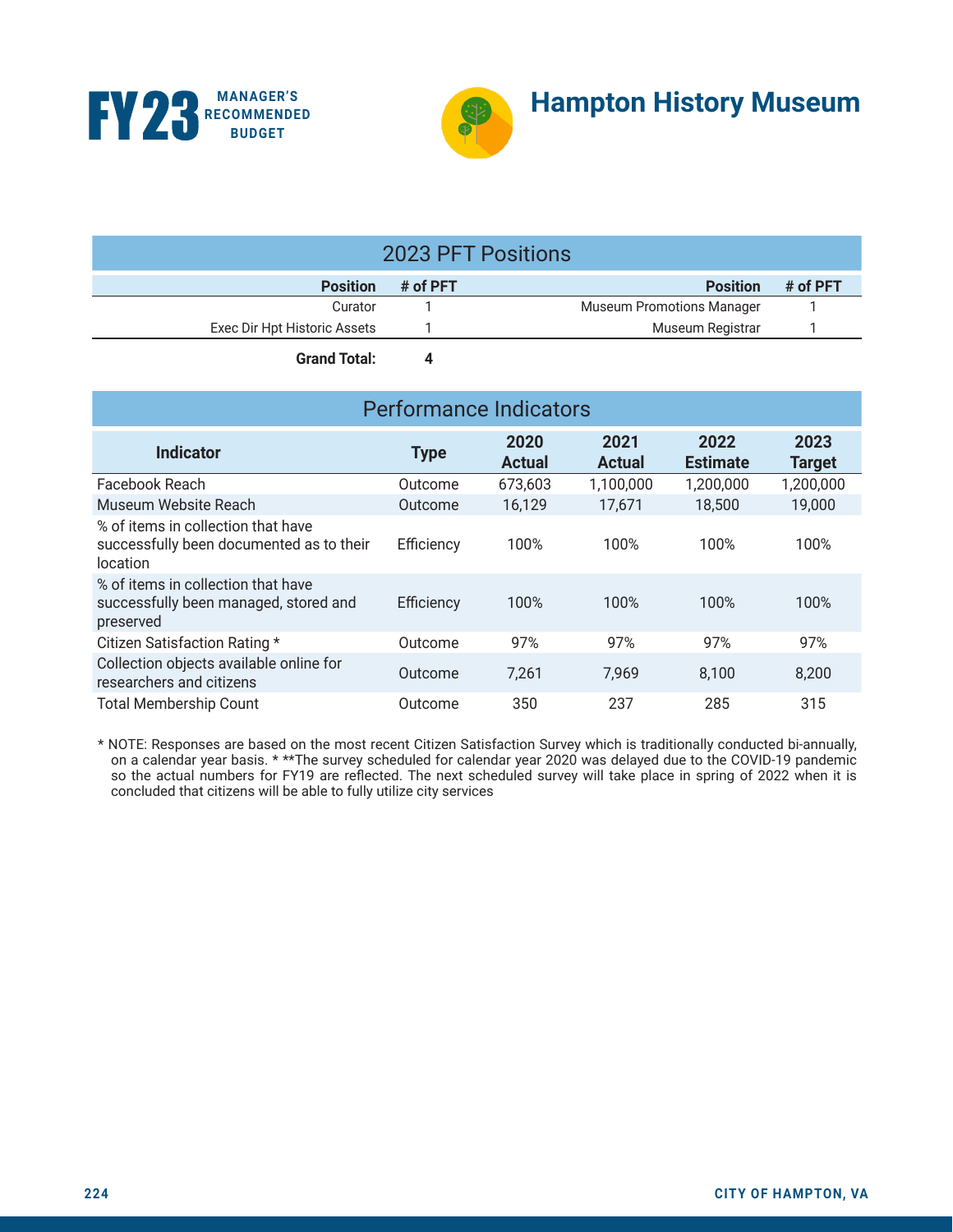





### **Collections, Exhibitions & Programs \$133,486**

Create vibrant, new exhibitions and programs to provide a product that has value to people – for their own lives and the lives of their children – particularly when it can be provided in context to the national historical narrative and current issues. The Museum will continue to maintain and catalog the current collection as well as search out and acquire objects of historical significance to Hampton, the region and the nation. New programming initiatives will enhance attendance. In addition to maintaining and improving our permanent exhibitions that tell the broad story of our City, we develop changing exhibitions that engage a diverse audience and provide multiple opportunities for the general public to experience new content each year. By improving and upgrading the collection and exhibits, and providing access to the collection for the general public, Hampton's diverse population will be better served.

### **Education/Promotion \$91,877**

Provide educational and interpretive programs for schools, families and adults of all ages. These programs are designed to present Hampton's heritage in connection with national historical themes. Through education initiatives, we change history from a passive learning experience into an engaging exploration that will impact the community. We will create a touchable, interactive space in which learning about history is fun and will bring families to the museum, again and again. The Museum also focuses on sharing this information to as large and diverse an audience as possible through promotional efforts.

### **Operations & Planning and State of Contract Contract Contract Contract Contract Contract Contract Contract Contract Contract Contract Contract Contract Contract Contract Contract Contract Contract Contract Contract Contra**

Facilitate and promote the City's history through events, educational programs, exhibitions, professional maintenance, cataloging and strategic growth of the City's historic collection. This service area ensures all of this is accomplished through managing resources, planning, analysis of activities, and oversight of all aspects of the Museum's operations. This area of operations guarantees we provide a beautiful space where people learn, research and meet – providing great value to the community.

### **Fixed Cost \$10,593**

This service accounts for various fixed costs for the department, including auto/fleet, IT, and risk management costs.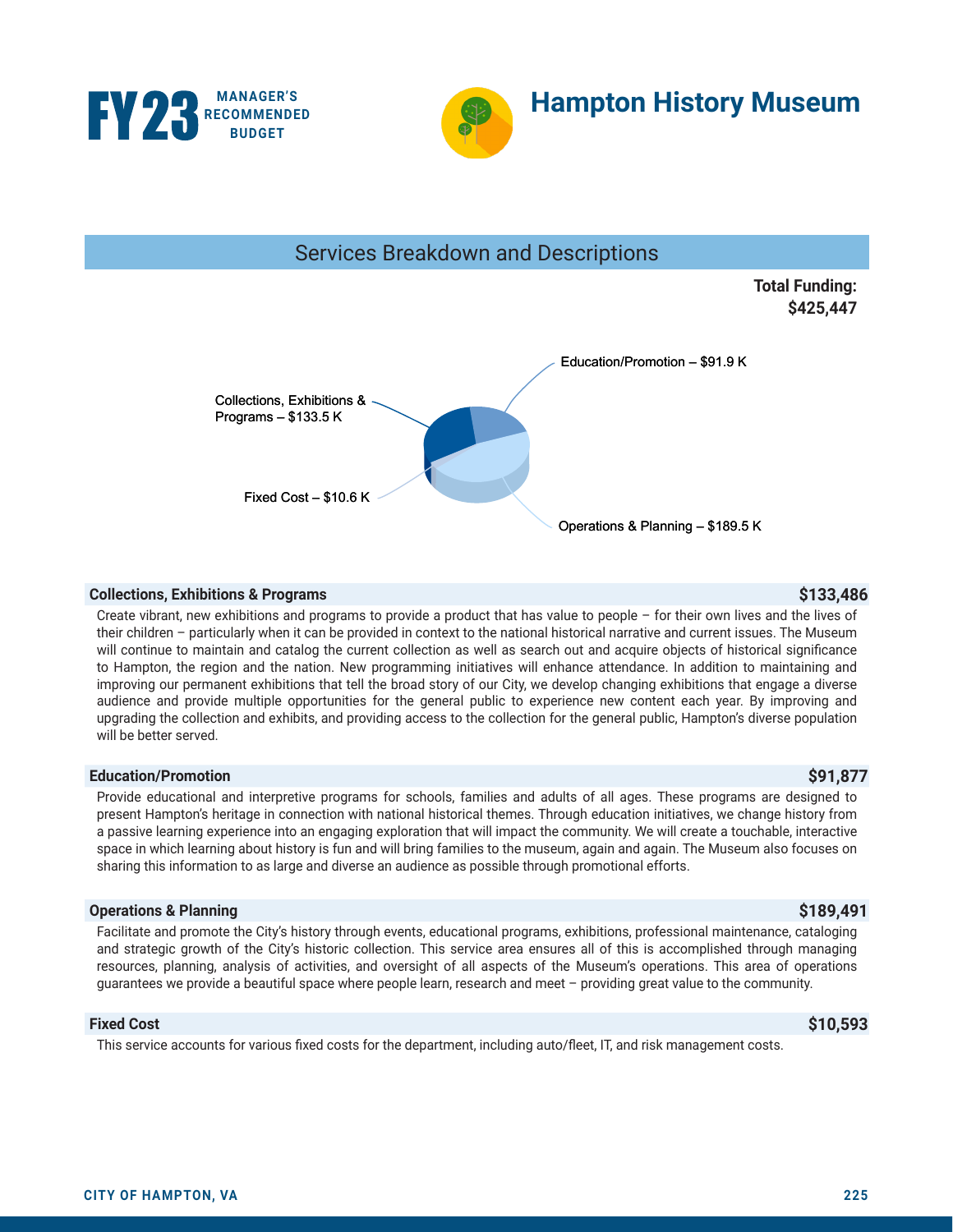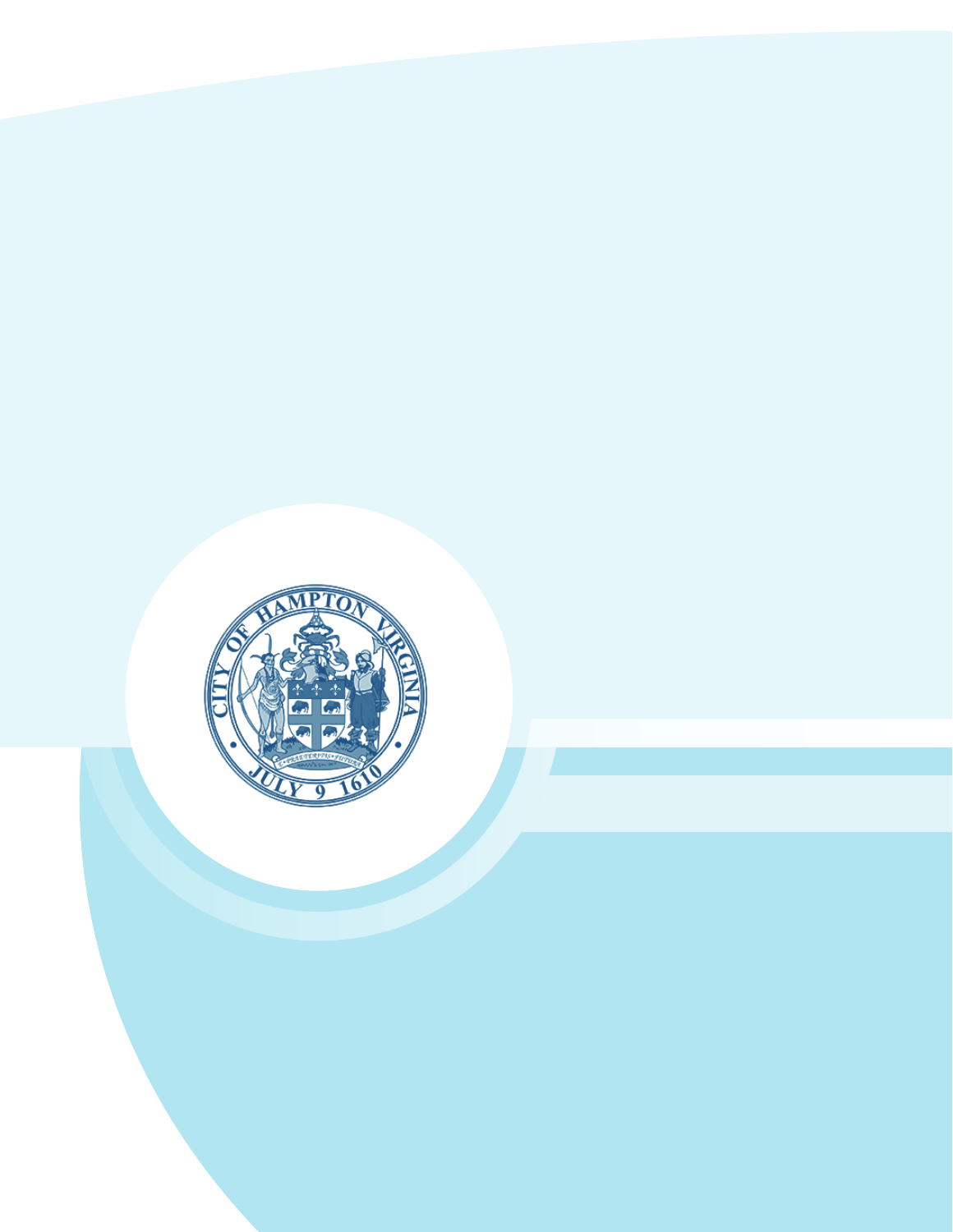



# **Parks, Recreation and Leisure Services – Recreation Division**

## Mission

The mission of the Parks, Recreation and Leisure Services is to inspire and sustain a passion for parks, recreation and leisure services by providing the highest quality of lifelong opportunities in the areas of recreation, education, culture and adventure to enhance the quality of life for our citizens and guests.



|                           | 2020      | 2021      | 2022          | 2022      | 2023          | Increase / |
|---------------------------|-----------|-----------|---------------|-----------|---------------|------------|
|                           | Actual    | Actual    | <b>Budget</b> | Adjusted  | <b>Budget</b> | (Decrease) |
| <b>Personnel Services</b> | 2,917,706 | 2,971,627 | 3,538,777     | 3,685,181 | 3,624,591     | (60, 590)  |
| <b>Operating Expenses</b> | 1,276,987 | 995,666   | 1,531,659     | 1,531,659 | 1,608,381     | 76,722     |
| Capital Outlay            | 8.421     | 12.772    | 54.100        | 54.100    | 54.100        | 0          |
| <b>Grand Total</b>        | 4,203,113 | 3,980,064 | 5,124,536     | 5,270,940 | 5,287,072     | 16,132     |

| Permanent Full-Time (PFT) Staffing History |                      |                |                |                       |                  |                       |                          |  |  |
|--------------------------------------------|----------------------|----------------|----------------|-----------------------|------------------|-----------------------|--------------------------|--|--|
|                                            |                      | 2020<br>Actual | 2021<br>Actual | 2022<br><b>Budget</b> | 2022<br>Adjusted | 2023<br><b>Budget</b> | lncrease /<br>(Decrease) |  |  |
|                                            | <b>PFT Positions</b> | 41.0           | 43.0           | 48.0                  | 48.0             | 47.0                  | (1.0)                    |  |  |

## *Budget Note*

The FY22 Adjusted Budget numbers reflect funding for a 3% general wage increase (GWI) that was originally budgeted in Retirement and Employee Benefits. The net increase in this budget is attributed to increased funding for special events support and enhanced community center game rooms. This increase was offset by a decrease in fixed costs and the transition of one (1) vacant permanent full-time Aquatics Administrator position, along with the operating funds from the Old Hampton Community Center/Hampton Aquatics Center, to the Hampton Coliseum/Arts Commission to support the AquaPlex operations which is coming online late-Summer 2022.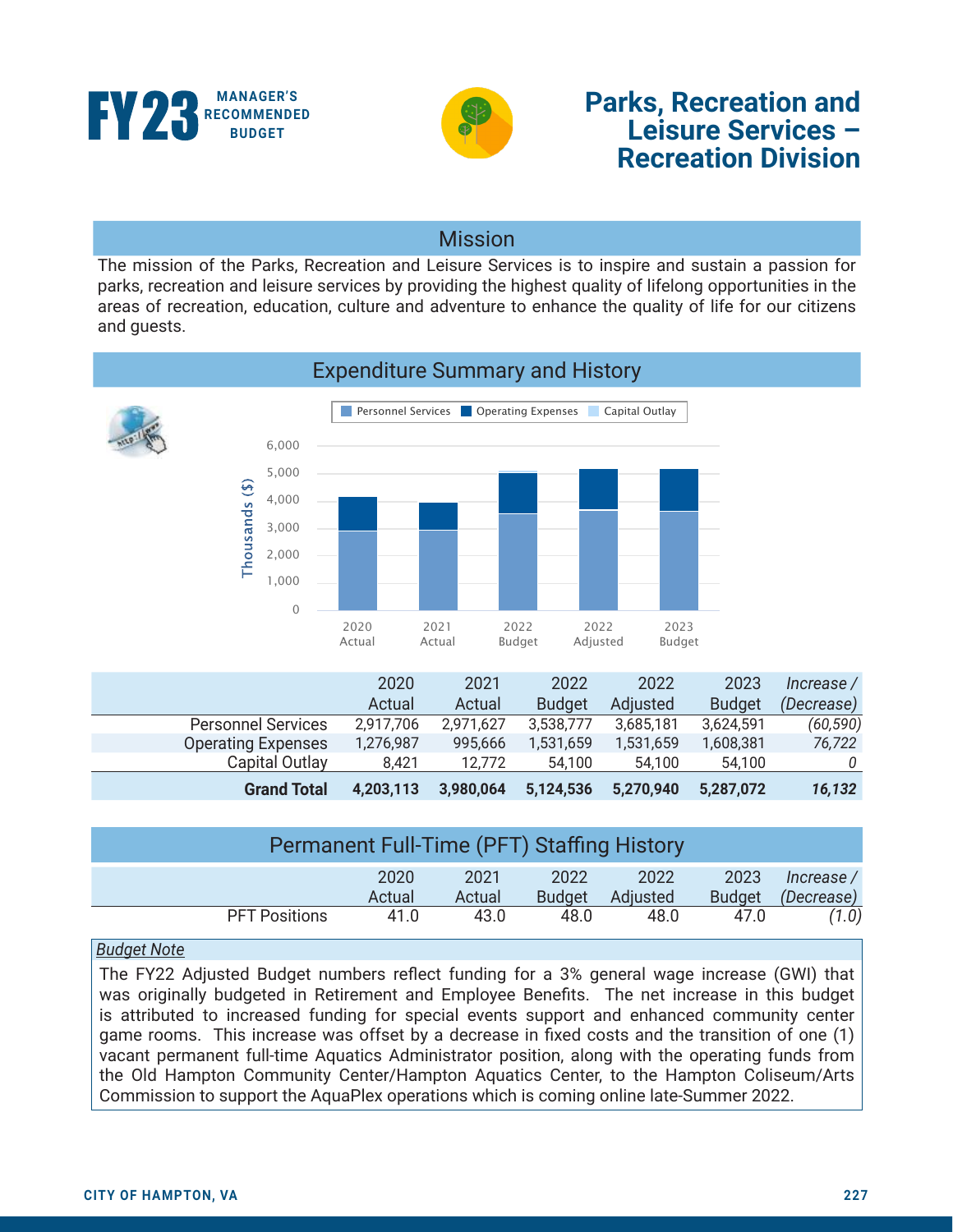



# **Parks, Recreation and Leisure Services – Recreation Division**

| <b>2023 PFT Positions</b>           |          |                                       |                |  |  |  |  |  |
|-------------------------------------|----------|---------------------------------------|----------------|--|--|--|--|--|
| <b>Position</b>                     | # of PFT | <b>Position</b>                       | # of PFT       |  |  |  |  |  |
| <b>Aquatics Administrator</b>       |          | Park Chief Ranger                     |                |  |  |  |  |  |
| <b>Asst Aquatics Administrator</b>  | 0        | Park Ranger                           | 5              |  |  |  |  |  |
| <b>Business Services Associate</b>  |          | Park Senior Ranger                    |                |  |  |  |  |  |
| <b>Business Servs Administrator</b> |          | Parks Manager                         |                |  |  |  |  |  |
| Farm Hand                           | 2        | Parks Senior Technician               | $\overline{2}$ |  |  |  |  |  |
| Farm Manager                        |          | Program Coordinator                   | 8              |  |  |  |  |  |
| Fishing Pier Team Leader            | 2        | <b>Recreation Administrator</b>       |                |  |  |  |  |  |
| Marketing & Outreach Coord          |          | <b>Recreation Professional</b>        | 5              |  |  |  |  |  |
| Neighborhood Centers Manager        |          | <b>Senior Recreation Professional</b> | 8              |  |  |  |  |  |
| Office Specialist-senior            | 4        | <b>Special Events Supervisor</b>      |                |  |  |  |  |  |
| - - - - -                           |          |                                       |                |  |  |  |  |  |

**Grand Total: 47**

| <b>Performance Indicators</b>                                      |             |                         |                       |                         |                       |  |  |  |  |  |
|--------------------------------------------------------------------|-------------|-------------------------|-----------------------|-------------------------|-----------------------|--|--|--|--|--|
| Indicator                                                          | <b>Type</b> | 2020<br><b>Actual</b>   | 2021<br><b>Actual</b> | 2022<br><b>Estimate</b> | 2023<br><b>Target</b> |  |  |  |  |  |
| # of Classes Offered at Indoor Pool                                | Output      | 14                      | 0                     | 20                      | 20                    |  |  |  |  |  |
| # of Memberships Issued                                            | Output      | 6.809                   | 4.674                 | 7.500                   | 6.000                 |  |  |  |  |  |
| # of Participants Registered in Therapeutic<br>Recreation          | Output      | 262                     | 142                   | 460                     | 350                   |  |  |  |  |  |
| # of partnerships with the community and local<br>organizations    | Output      | 44                      | 34                    | 25                      | 45                    |  |  |  |  |  |
| # of Volunteers and hours contributed to our<br>parks and programs | Output      | 131 vols:<br>4,272 hrs. | 1,686                 | 220 vols:<br>7,000 hrs. | 5,000                 |  |  |  |  |  |
| # of Youth Participants in Athletic Programs                       | Output      | 1.575                   | 650                   | 3.600                   | 3.500                 |  |  |  |  |  |
| Total attendance at Indoor Pool                                    | Output      | 20,700                  | 5.697                 | 25,000                  | 15.000                |  |  |  |  |  |

\*The decline in program participation in FY21 is attributed to the COVID-19 pandemic and the government issued restrictions.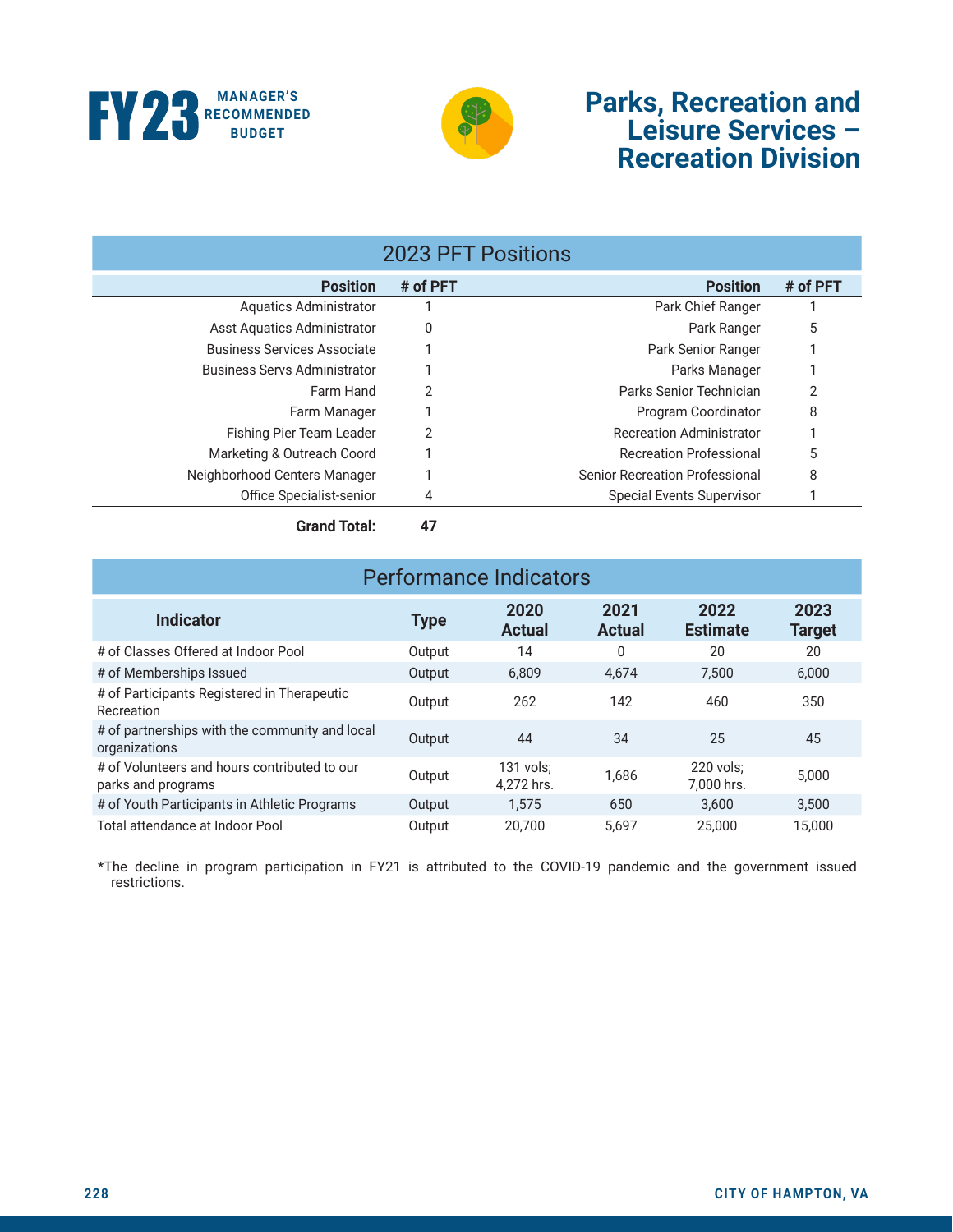



# **Parks, Recreation and Leisure Services – Recreation Division**



### **Administrative Support \$527,889**

Provide administrative support and supervision for the Parks Division including specialized interdepartmental support, financial management, and customer service. Responsible for the maintenance of programs, classes, activities and events in the Civic Recreation program software. Maintain monthly statistical data and inform staff of policies and procedures.

### **Aquatics Division \$275,148**

Provide a variety of aquatic activities and events for the citizens of Hampton. Operate the pool at Fort Monroe and the Hampton Aquatics center while offering swim lessons, exercise classes and therapeutic classes. Operate and maintain Outlook Beach.

Manage youth sports associations and adult leagues in football, basketball, wrestling, softball and track. Support city-wide athletic programs and events. Provide training through NYSCA to over 200 youth coaches a year. Partner with local businesses and community organizations to establish effective athletic programs, activities and events.

### **Beach Patrol & Safety \$154,800**

Coordinate special events at Buckroe Beach; provide lifeguards from May 15th through September 15th at all public beaches along the boardwalk; offer rentals during the season; provide park ranger cadets at Buckroe Beach to maintain Buckroe Beach Park and Outlook Beach.

### **Bluebird Gap Farm \$247,535**

Maintain a working farm that is open to the public and educates visitors on domestic and wildlife management. The farm is operated and open to the public 7 days per week. Animals are maintained and fed twice daily. Farm facilities are cleaned and maintained on a daily basis with all safety issues addressed immediately.

### **Buckroe Fishing Pier \$295,433**

Manage and operate the Fishing Pier 7 days per week, April through December; weather permitting. Provide operational management, security and concession (bait and tackle) services. Offer programs, tournaments and special fishing events to promote leisure and educational fishing opportunities.

### **Athletics \$358,563**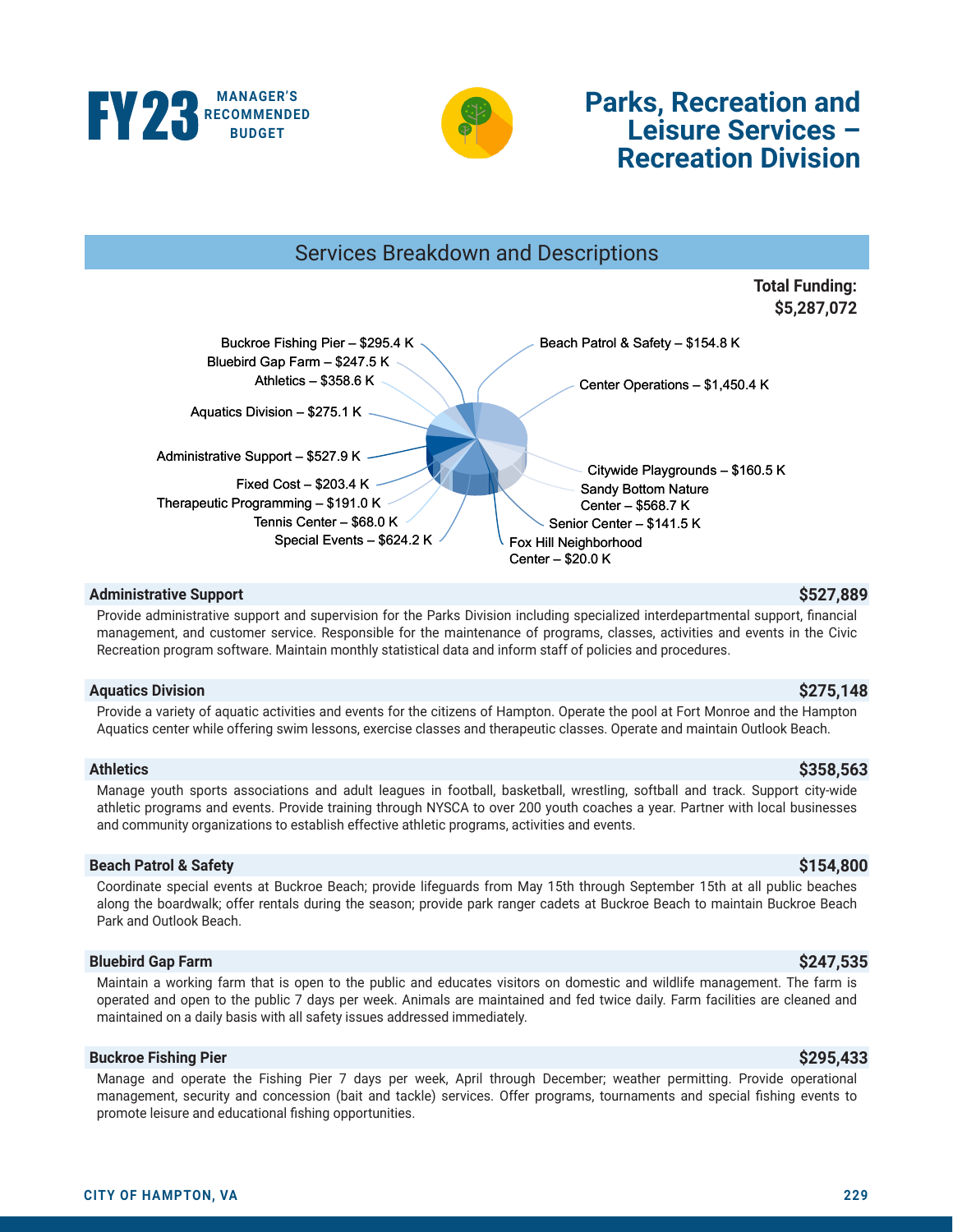### **Center Operations \$1,450,424**

Provide open access and center operations for citizens at five community centers including Fort Monroe and two neighborhood centers, Y.H. Thomas and Little England Cultural Center. Offer educational programs and activities to the citizens of Hampton and the surrounding localities. Promote healthy lifestyles by providing weight and cardio equipment at community centers. Establish collaborations with local businesses and community organizations to create safe, healthy and inclusive environments. Provide enrichment activities to include summer camps, after school programs and out-of-school events to youth in the community. Create and maintain partnerships with local businesses and community organizations. Provide effective community outreach.

### **Citywide Playgrounds \$160,501**

Responsible for the oversight of summer camp and after school and out-of-school time program field trips for youth in the community. Oversee and manage the USDA Summer Feeding Service Program for various sites to include enrichment activities throughout the City of Hampton. Manage the program implementation of three (3) summer playground sites; Y.H. Thomas Community Center, Little England Cultural Center and North Phoebus Community Center.

### **Sandy Bottom Nature Center \$568,662**

Provide wildlife and environmental education at a quality public nature park. This service provides 24 hour staffing with evening use for programs and campers. The facility is the most visited attraction in Hampton and the third most visited park in Virginia. Over 20,000 visitors will be involved in programs targeted for schools, environmental groups and the general public.

### **Senior Center \$141,482**

Offer a variety of activities for the senior aged population. Establish wellness and fitness activities that include trips and excursions, health screenings and special events. Partner with local businesses and community organizations to create intergenerational programs. Implement life learning enrichment activities, programs and services.

### **Fox Hill Neighborhood Center \$20,000**

Provide a variety of programs and activities for the benefit of the community. Includes a full-size gymnasium and commercial kitchen currently under construction.

### **Special Events \$624,218**

Implement a variety of high quality, city-wide, family oriented and youth special events throughout the City of Hampton including Downtown Hampton and Buckroe Beach.

### **Tennis Center \$67,986**

Operate the Hampton Tennis Center seven months out of the year offering play, leagues, lessons, clinics, summer camps and tournaments for all ages.

### **Therapeutic Programming \$191,036**

Improve opportunities and quality of life for special needs participants in the City of Hampton and surrounding communities. Provide summer camps and after school programs such as camp explorer. Assist with inclusive recreational opportunities by conducting assessments of participants in other recreational programs. Provide a healthy leisure lifestyle by providing recreational therapy through recreation's integral components of play.

### **Fixed Cost \$203,395**

This service accounts for various fixed costs for the department, including auto/fleet, IT, and risk management costs.

# **Parks, Recreation and Leisure Services – Recreation Division**

**Manager's Recommended BUDGET**



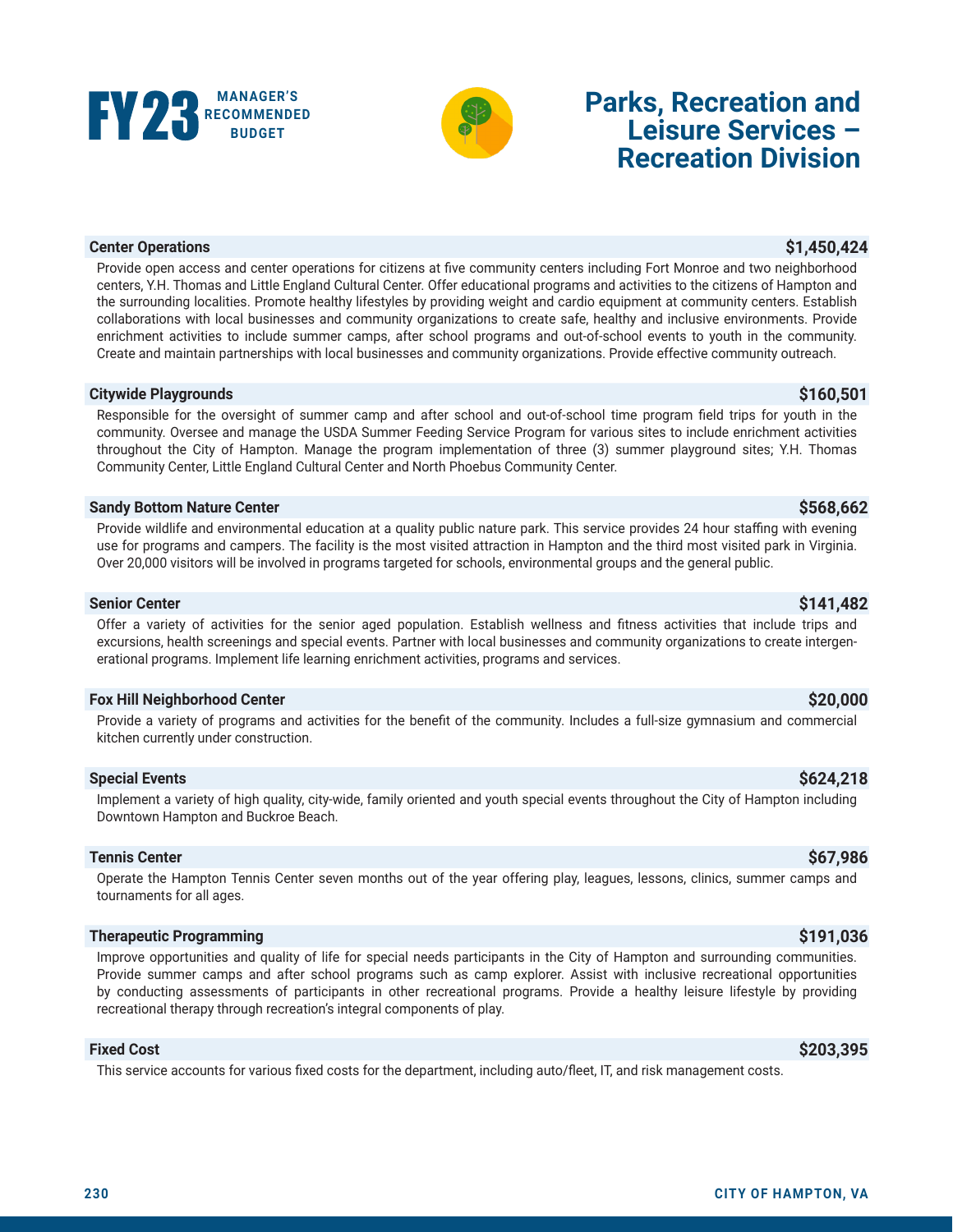



## **Contributions to Outside Agencies – Host Department:** Boys and Girls Club of the Virginia Peninsula

## Mission

The Boys and Girls Club of the Virginia Peninsula operates two clubs in Hampton through which it seeks to make a positive difference in the lives of young people from disadvantaged economic, social, and family circumstances. This mission is accomplished through programming and events that inspire and enable young people to realize their full potential as productive, responsible, and caring citizens.



### 2020 Actual 2021 Actual 2022 **Budget** 2022 Adjusted 2023 Budget *Increase / (Decrease)* Personnel Services 0 0 0 0 0 *0* Operating Expenses 50,000 50,000 50,000 50,000 50,000 *0* Capital Outlay  $0$  0 0 0 0 0 0 0 **Grand Total 50,000 50,000 50,000 50,000 50,000** *0*

## *Budget Note*

This is a maintenance level budget.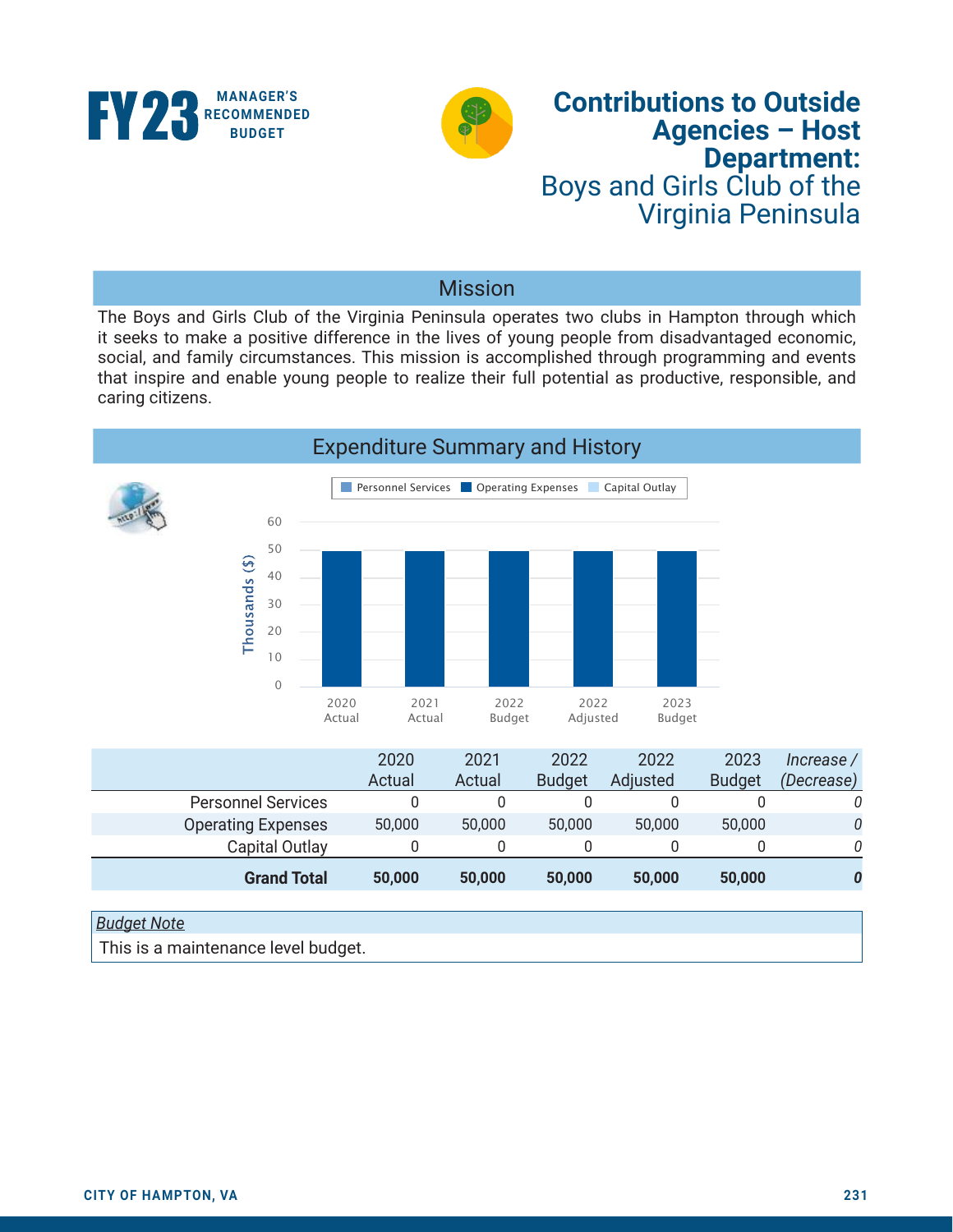



# **Contributions to Outside Agencies – Host Department:** Marching Elites

## Mission

The mission of the Marching Elites is to develop and enhance the talents and leadership skills of school-age children by providing a positive alternative to the use of alcohol, drugs, and destructive behavior. This is accomplished through an intensive, comprehensive and practical application of military style training and a variety of marching proficiency skills to heighten and nurture the self-esteem, self-confidence and self-discipline of participants.



## Expenditure Summary and History

|                           | 2020   | 2021   | 2022          | 2022     | 2023          | Increase /       |
|---------------------------|--------|--------|---------------|----------|---------------|------------------|
|                           | Actual | Actual | <b>Budget</b> | Adjusted | <b>Budget</b> | (Decrease)       |
| <b>Personnel Services</b> |        |        |               |          |               | 0                |
| <b>Operating Expenses</b> | 25,000 | 25,000 | 25,000        | 25,000   | 25,000        | 0                |
| Capital Outlay            |        |        |               |          |               | 0                |
| <b>Grand Total</b>        | 25,000 | 25,000 | 25,000        | 25,000   | 25,000        | $\boldsymbol{0}$ |

## *Budget Note*

This is a maintenance level budget.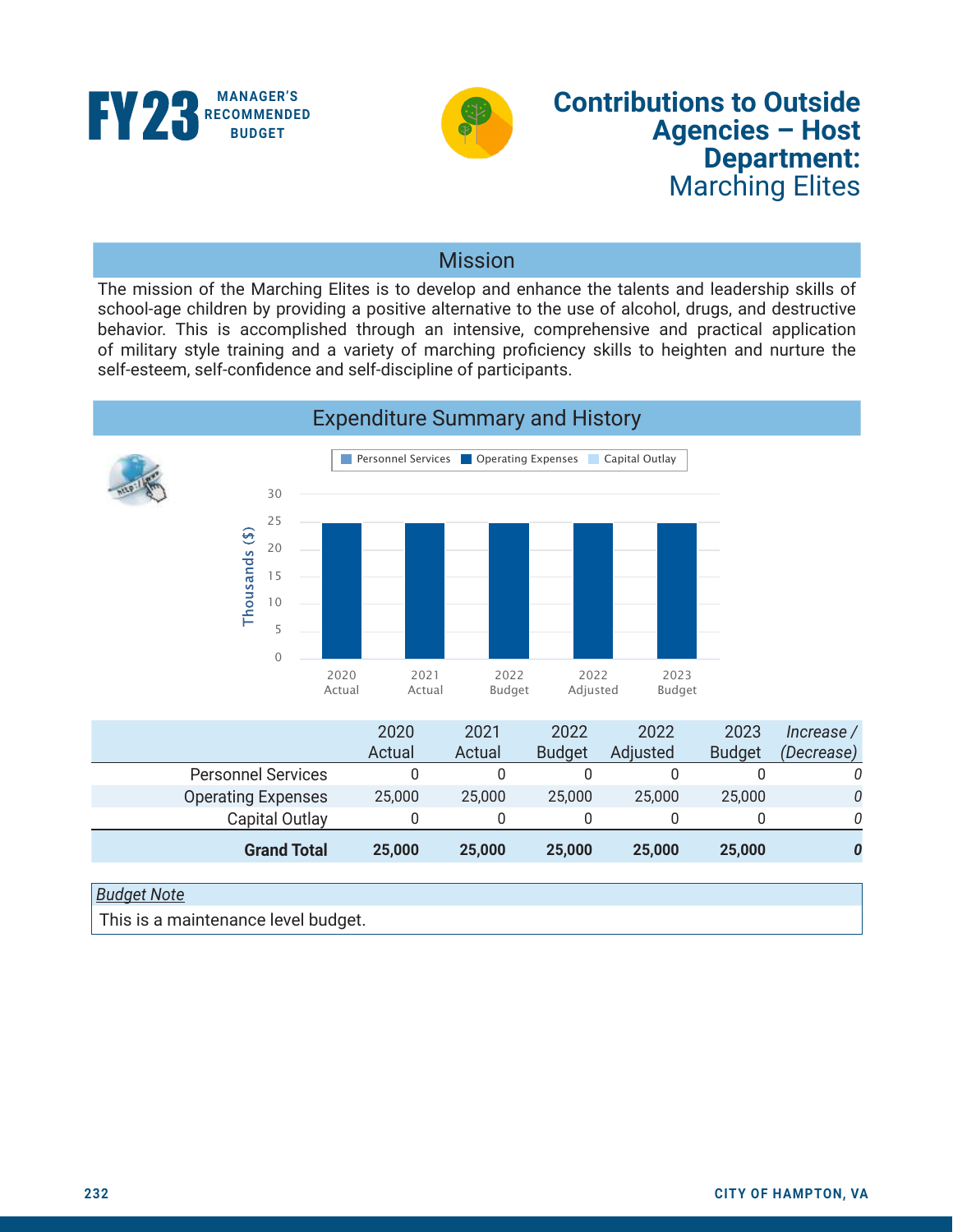



# **Public Library**

## Mission

The mission of the Hampton Public Library is to ensure that our citizens have the intellectual tools for a lifetime of learning and civic participation.



|                           | 2020<br>Actual | 2021<br>Actual | 2022<br><b>Budget</b> | 2022<br>Adjusted | 2023<br><b>Budget</b> | Increase /<br>(Decrease) |
|---------------------------|----------------|----------------|-----------------------|------------------|-----------------------|--------------------------|
| <b>Personnel Services</b> | 1,376,120      | 1,270,023      | 1,493,312             | 1,538,401        | 1,527,305             | (11,096)                 |
| <b>Operating Expenses</b> | 674,088        | 706,432        | 705,733               | 705,733          | 720,290               | 14,557                   |
| Capital Outlay            | 1,230          | 11.537         |                       |                  |                       | 0                        |
| <b>Grand Total</b>        | 2,051,438      | 1,987,992      | 2,199,045             | 2,244,134        | 2.247.595             | 3,461                    |

| Permanent Full-Time (PFT) Staffing History |                      |                |                |                       |                  |                       |                          |  |  |  |
|--------------------------------------------|----------------------|----------------|----------------|-----------------------|------------------|-----------------------|--------------------------|--|--|--|
|                                            |                      | 2020<br>Actual | 2021<br>Actual | 2022<br><b>Budget</b> | 2022<br>Adjusted | 2023<br><b>Budget</b> | Increase /<br>(Decrease) |  |  |  |
|                                            | <b>PFT Positions</b> | 25.0           | 25.0           | 25.0                  | 25.0             | 25.0                  | 0.0                      |  |  |  |

## *Budget Note*

The FY22 Adjusted Budget numbers reflect funding for a 3% general wage increase (GWI) that was originally budgeted in Retirement and Employee Benefits. This is a maintenance level budget.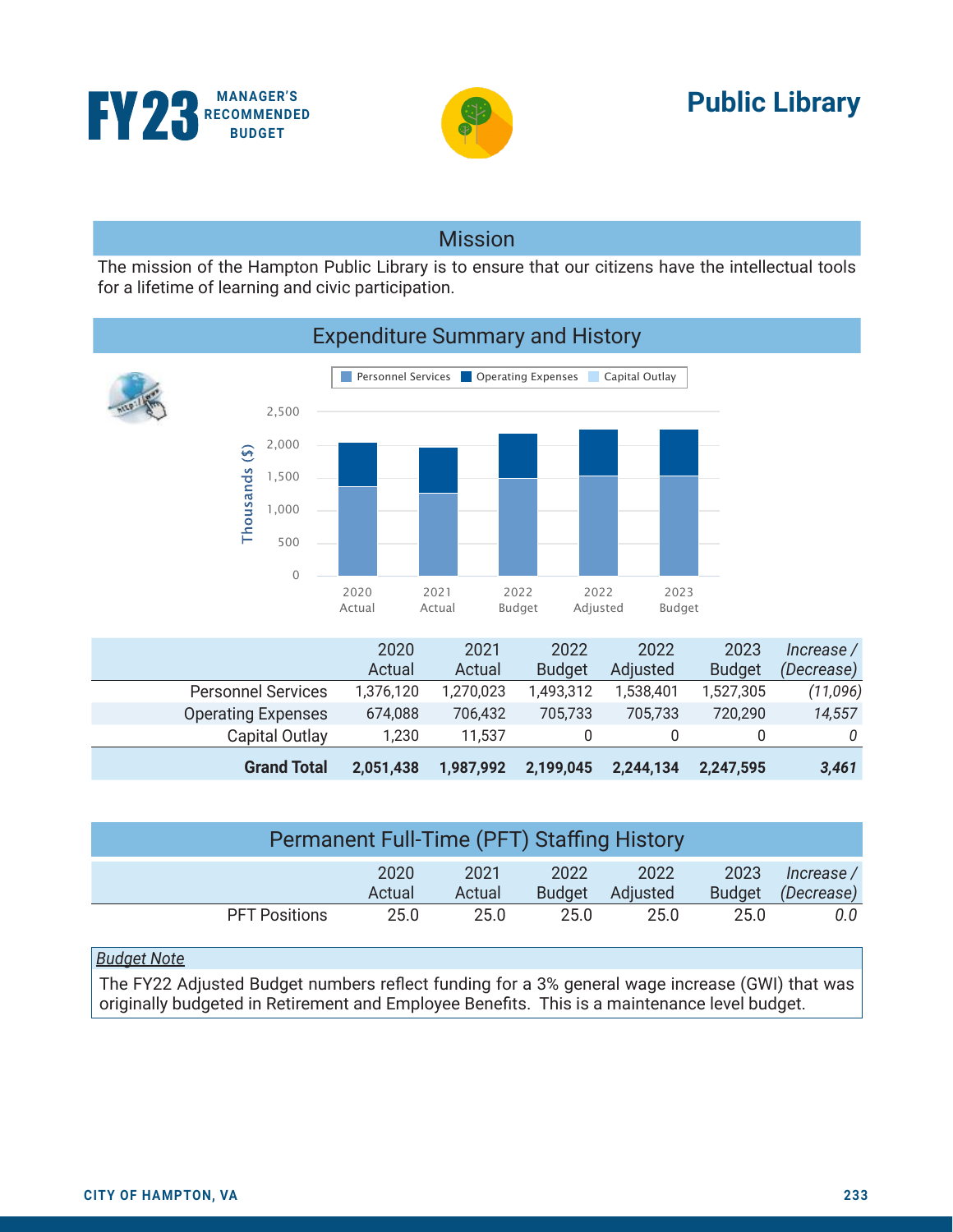



# **Public Library**

| <b>2023 PFT Positions</b> |            |                                 |          |  |  |  |  |
|---------------------------|------------|---------------------------------|----------|--|--|--|--|
| <b>Position</b>           | $#$ of PFT | <b>Position</b>                 | # of PFT |  |  |  |  |
| Admin Services Manager    |            | Librarian III - Supervisor      |          |  |  |  |  |
| Custodian-senior          |            | Librarian IV-branch Mgr         | 3        |  |  |  |  |
| Director, Library         |            | <b>Library Assistant</b>        | 8        |  |  |  |  |
| Librarian II-cataloging   |            | <b>Library Clerk</b>            |          |  |  |  |  |
| Librarian II-childrens    |            | <b>Library Senior Assistant</b> |          |  |  |  |  |

**Grand Total: 25**

| <b>Performance Indicators</b>                                  |             |                       |                       |                         |                       |  |  |  |  |  |
|----------------------------------------------------------------|-------------|-----------------------|-----------------------|-------------------------|-----------------------|--|--|--|--|--|
| <b>Indicator</b>                                               | <b>Type</b> | 2020<br><b>Actual</b> | 2021<br><b>Actual</b> | 2022<br><b>Estimate</b> | 2023<br><b>Target</b> |  |  |  |  |  |
| % of total collection checked out at least<br>once in the year | Efficiency  | 21.90%                | 13.30%                | 22%                     | 22%                   |  |  |  |  |  |
| # of books in the Library Collection                           | Explanatory | 272,104               | 276,259               | 273,000                 | 273,000               |  |  |  |  |  |
| # of Visits                                                    | Outcome     | 277,695               | 85,399                | 425,000                 | 278,000               |  |  |  |  |  |
| # of Members who used their library card<br>at least once/year | Outcome     | 6.711                 | 2,514                 | 7,000                   | 7.000                 |  |  |  |  |  |
| # of Individual Use of Internet Terminals                      | Outcome     | 57,023                | 8,161                 | 85,000                  | 55,000                |  |  |  |  |  |
| Program Attendance                                             | Outcome     | 10.464                | 20,074                | 34,000                  | 23,000                |  |  |  |  |  |
| <b>Webpage Hits</b>                                            | Outcome     | 112,039               | 35,993                | 150,000                 | 100,000               |  |  |  |  |  |
| # New Library Cards/Registrations issued                       | Output      | 2.372                 | 1.546                 | 2,700                   | 2,400                 |  |  |  |  |  |
| <b>Library Materials Lending</b>                               | Output      | 238,526               | 153,632               | 330,000                 | 200,000               |  |  |  |  |  |
| # of Meeting Room Events                                       | Output      | 991                   | 192                   | 1,500                   | 1,500                 |  |  |  |  |  |
| Citizen Satisfaction Rating *                                  | Outcome     | 96%                   | N/A                   | 97%                     | 97%                   |  |  |  |  |  |

\* NOTE: Responses are based on the most recent Citizen Satisfaction Survey which is traditionally conducted bi-annually, on a calendar year basis. \* \*\*The survey scheduled for calendar year 2021 was delayed due to the COVID-19 pandemic so the actual numbers for FY20 are reflected. The next scheduled survey will take place in spring of 2023 when it is concluded that citizens will be able to fully utilize city services.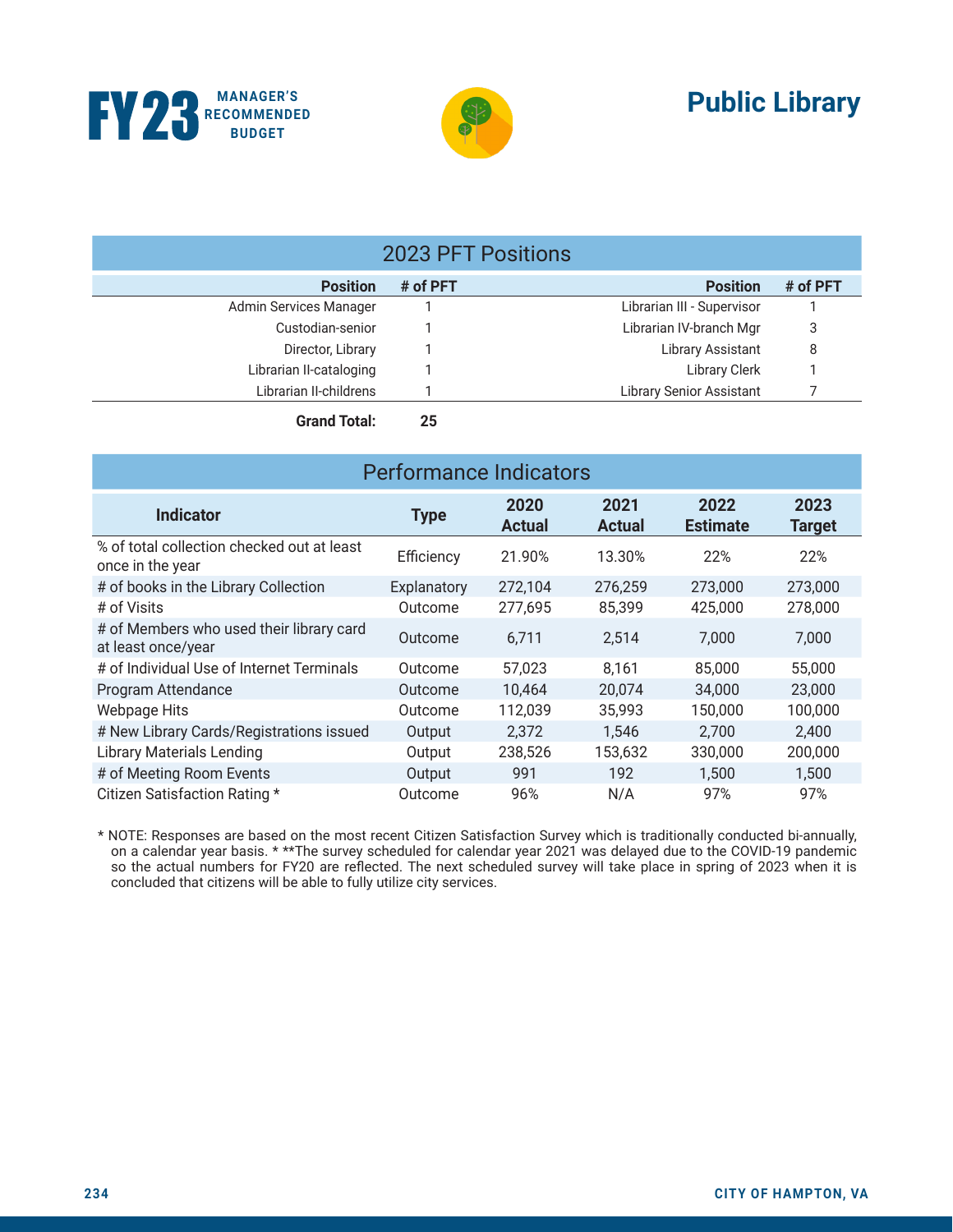







### **Leadership & Management \$172,104**

Define and communicate the Library's mission, objectives and strategies in terms consistent with evolving Council vision, emerging technology, professional standards and customer demand. Manage financial, physical and labor resources to meet service goals of the department. Support overall City management through leadership in and participation on assigned business teams and other local and state boards and committees.

### **Collections/Processing \$491,983**

Provide public access to cataloged and processed hardcopy (i.e. books, CDs, DVDs and magazines) and digital publications (i.e. online databases). Implement and maintain information technology applications to support public access to broadband internet; educational, recreational and productivity software; inventory and customer database management and remote computer access to library services.

### **Main Library \$671,491**

Provide a safe, inviting and well-maintained community space for reading, study, research, tutoring, programs, meetings and civic events. Implement collection lending service and readers assistance. Manage and provide assistance and instruction for public Internet and computing access. Implement literacy skill building programs for children and families. Provide research assistance to school children and adults.

### **Northampton Library \$344,472**

Provide a safe, inviting and well-maintained community space for reading, study, research, tutoring, programs and meetings. Implement collection lending services and reader assistance. Manage and provide assistance and instruction for public Internet and computing access. Provide research assistance to school children and adults. Implement literacy skill building programs for children and families.

### **Phoebus Library \$232,395**

Provide a safe, inviting and well-maintained community space for reading, study, research, tutoring, programs and meetings. Implement collection lending services and reader assistance. Manage and provide assistance and instruction for public Internet and computing access. Provide research assistance to school children and adults. Implement literacy skill building programs for children and families.